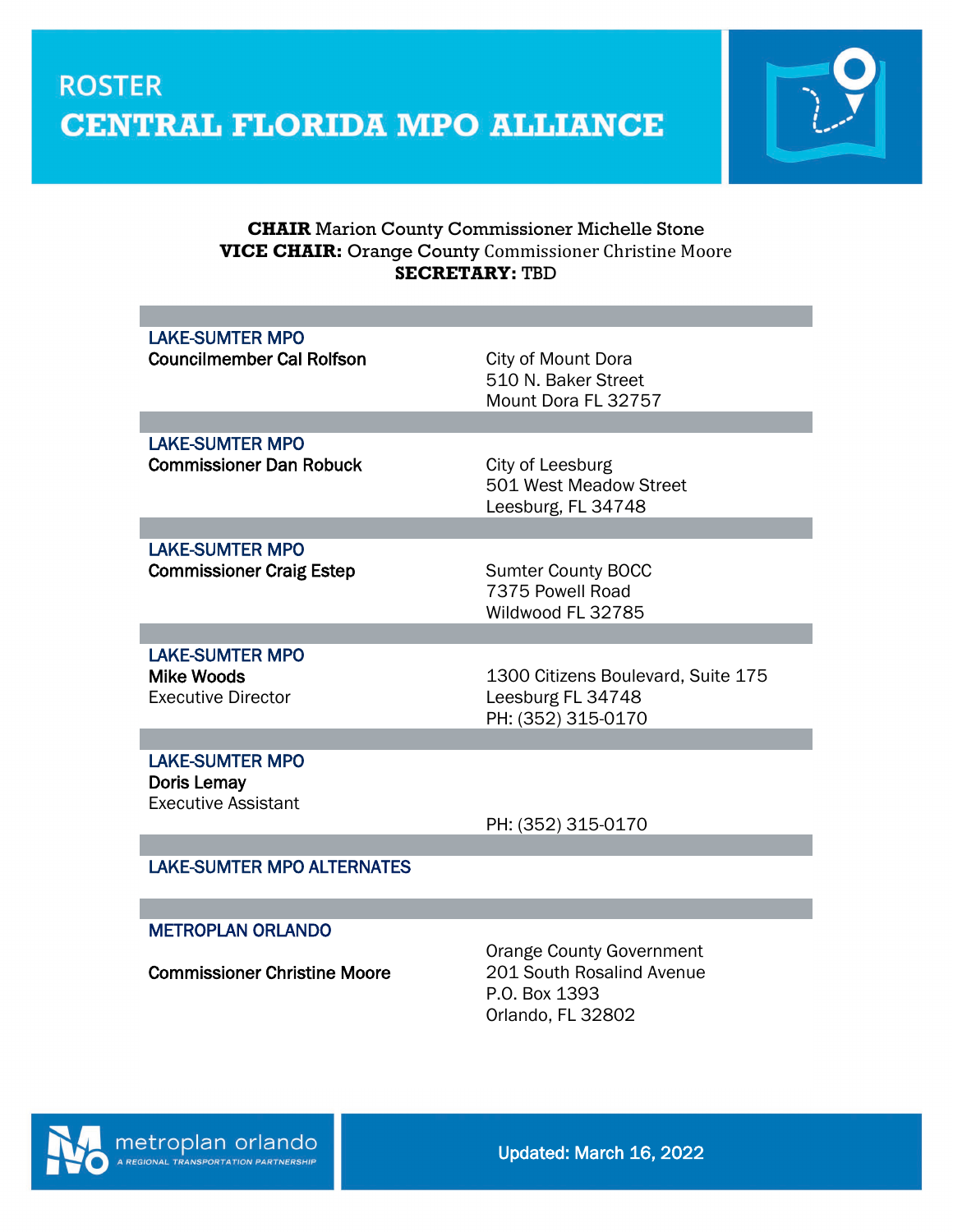

#### **METROPLAN ORLANDO**

Commissioner Jay Zembower Seminole County Government 1101 East First Street Sanford, FL 32771

**METROPLAN ORLANDO** 

Commissioner Cheryl Grieb **Commissioner Cheryl Grieb** Osceola County Government One Courthouse Square, Suite 4700 Kissimmee, FL 34741

### METROPLAN ORLANDO Executive Director **Canadian Control Control** Criando, FL 32801

Gary Huttmann **Cary Huttmann** 250 South Orange Avenue, Suite 200 PH: (407) 481-5672, x313

### METROPLAN ORLANDO

Director of Regional Partnerships **Orlando, FL 32801** 

Virginia L. Whittington 250 South Orange Avenue, Suite 200 PH: (407) 481-5672, x314

# METROPLAN ORLANDO

Senior Board Services Coordinator **Orlando FL 32801** 

### Cathy Goldfarb 250 South Orange Avenue, Suite 200 PH: (407) 481-5672, x3015

#### METROPLAN ORLANDO ALTERNATES

Comm. Emily Bonilla, Orange County Comm. Bob Dallari, Seminole County Comm. Viviana Janer, Osceola County

### **OCALA/MARION TPO**

**Commissioner Michelle Stone** Marion County Board of Commissioners 601 SE 25th Avenue Ocala, FL 34471

#### **OCALA/MARION TPO Councilman Ire Bethea, Sr.** City of Ocala

110 SE Watula Avenue Ocala, FL 34471

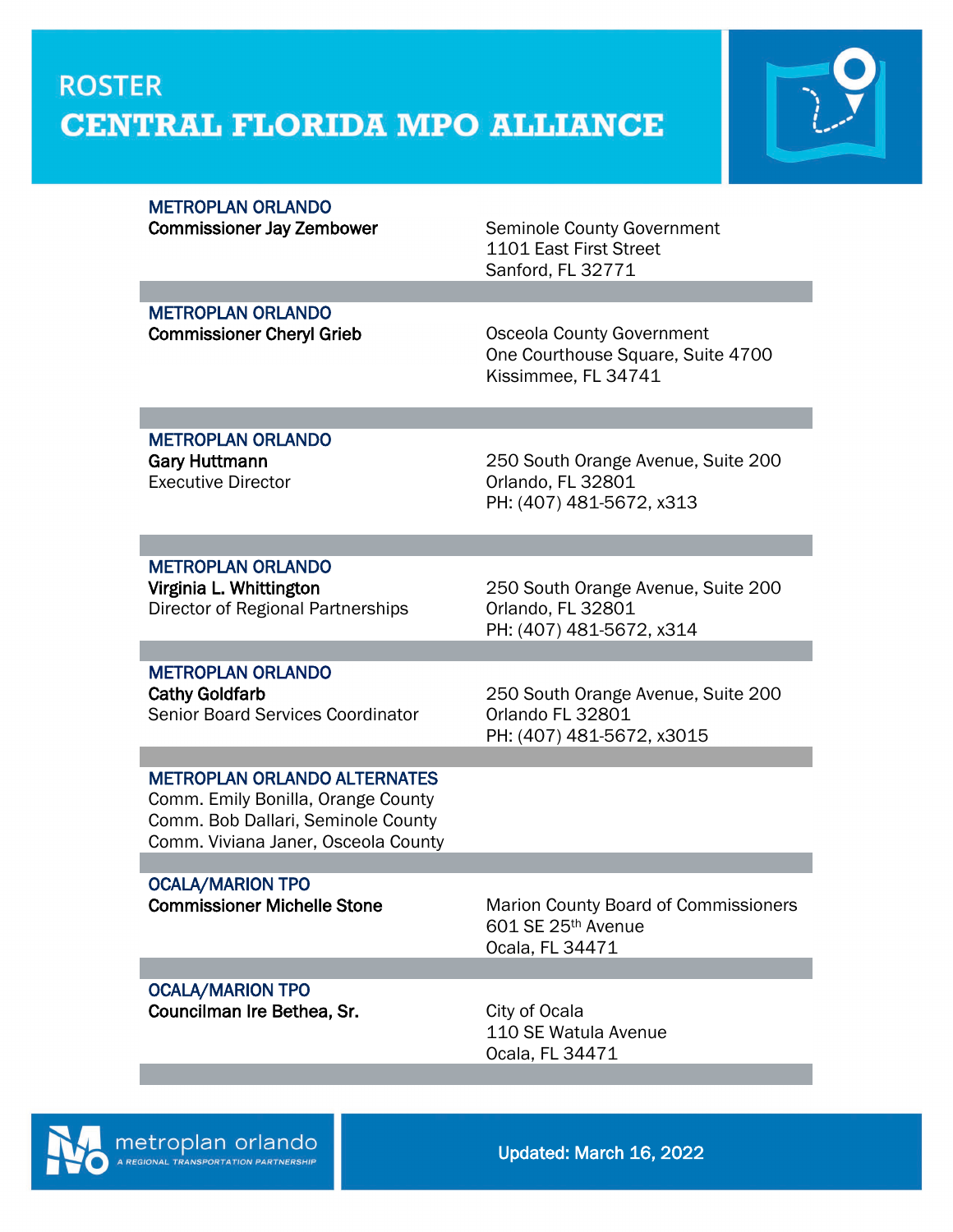

OCALA/MARION TPO TBD

#### OCALA/MARION TPO

Rob Balmes, AICP CTP<br>
Executive Director<br>
Coala, FL 34470 Ocala, FL 34470 PH: (352) 438-2631

#### **OCALA/MARION TPO**

Shakayla Irby Administrative Specialist III/Social<br>Media Coordinator

PH: (352) 438-2633

### OCALA/MARION ALTERNATE

Commissioner Craig Curry **Marion County Board of Commissioners** Marion County Board of Commissioners 601 SE 25th Avenue Ocala, FL 34471

POLK TPO Commissioner Jeremy Clark City of Davenport

1 South Allapaha Avenue Davenport FL 33844

 POLK TPO Commissioner Brian Yates City of Winter Haven

451 Third Street, NW Winter Haven FL 33881

#### POLK TPO Commissioner Roy Tyler

City of Haines City P.O. Box 1507 Haines City, FL 33845

#### POLK TPO Parag Agrawal

 $\overline{a}$ 

**Director** 

330 W. Church Street, Drawer TS05 PH: (863) 534-6454

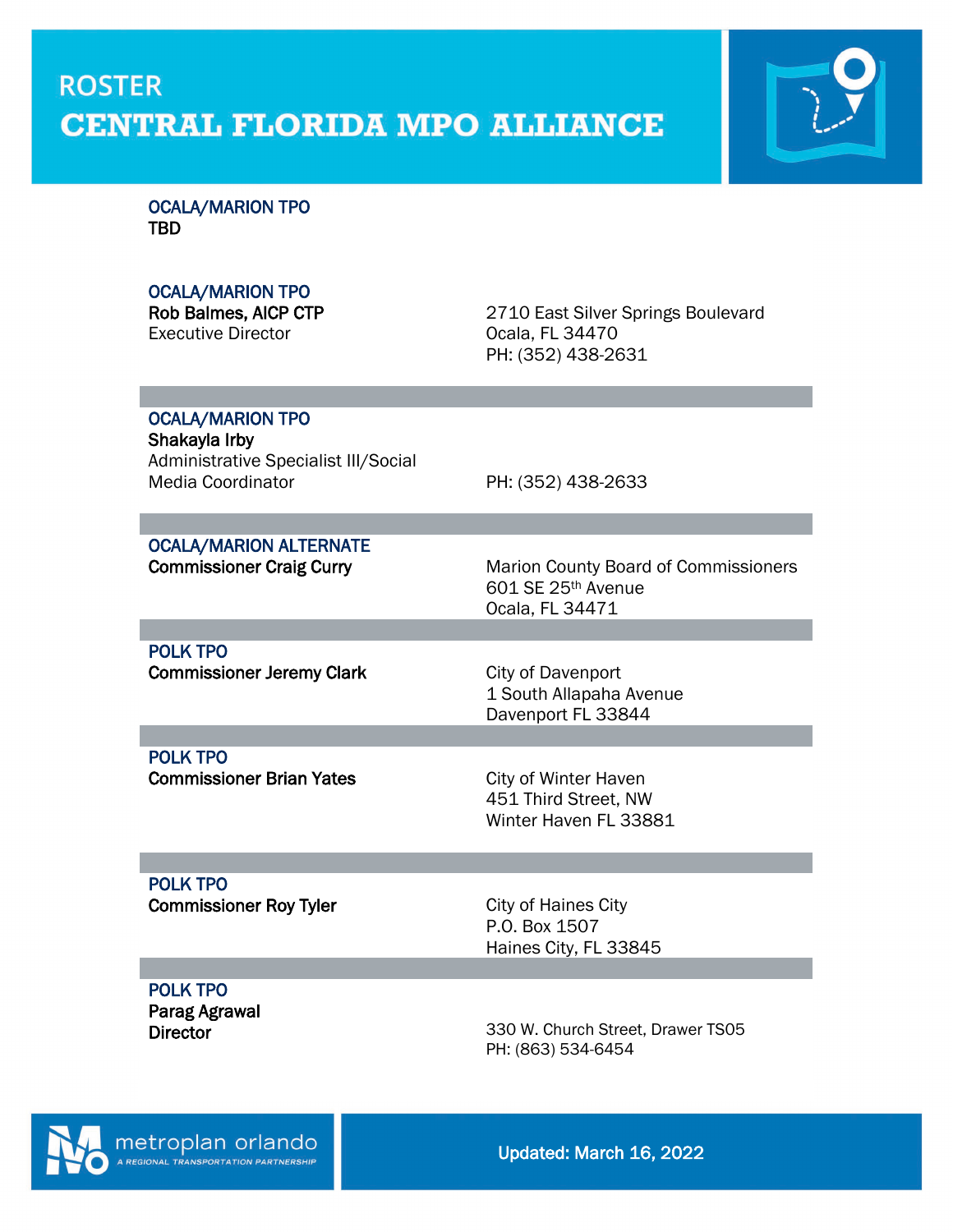

| <b>POLK TPO</b><br><b>Annette Crews</b><br><b>Office Manager</b><br><b>POLK ALTERNATES</b> | PH: (863) 534-6486                                                                                                  |
|--------------------------------------------------------------------------------------------|---------------------------------------------------------------------------------------------------------------------|
|                                                                                            |                                                                                                                     |
| <b>RIVER TO SEA TPO</b>                                                                    |                                                                                                                     |
| <b>Council Member Barbara Girtman</b>                                                      | <b>Volusia County Council</b><br>Thomas C. Kelly Administration Center<br>123 W. Indiana Avenue<br>DeLand, FL 32720 |
|                                                                                            |                                                                                                                     |
| <b>RIVER TO SEA TPO</b><br><b>Commissioner Chris Cloudman</b>                              | City of DeLand<br>120 S. Florida Avenue<br>DeLand, FL 32720                                                         |
|                                                                                            |                                                                                                                     |
| <b>RIVER TO SEA TPO</b><br><b>Councilwoman Christine Power</b>                             | City of Edgewater<br>P.O. Box 100<br>Edgewater FL 32132                                                             |
|                                                                                            |                                                                                                                     |
| <b>RIVER TO SEA TPO</b><br><b>Colleen Nicoulin</b><br><b>Interim Executive Director</b>    | 2570 W. International Speedway Blvd.<br>Suite 100<br>Daytona Beach, FL 32114<br>PH: (386) 226-0422, ext. 20419      |
|                                                                                            |                                                                                                                     |
| <b>RIVER TO SEA TPO</b><br><b>Debbie Stewart</b><br><b>Administrative Assistant</b>        | PH: (386) 226-0422, ext. 20425                                                                                      |
|                                                                                            |                                                                                                                     |
| <b>RIVER TO SEA TPO ALTERNATES</b><br>None                                                 |                                                                                                                     |
|                                                                                            |                                                                                                                     |

SPACE COAST TPO Commissioner Rita Pritchett Brevard County BOCC

2725 Judge Fran Jamieson Way Viera FL 32940

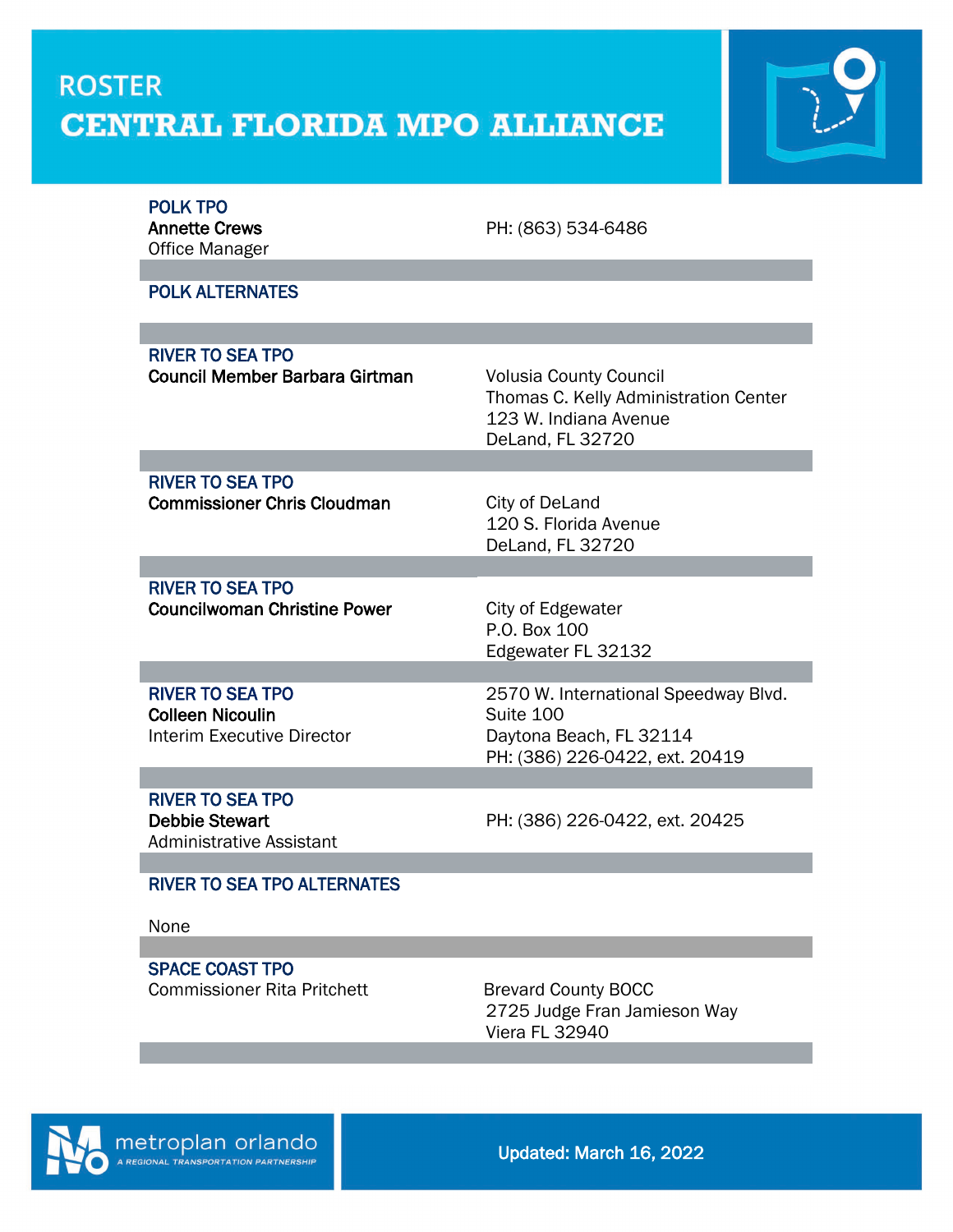

Council Member Andrea Young 2240 Minton Road

SPACE COAST TPO City of West Melbourne West Melbourne FL 32904

#### SPACE COAST TPO **Council Member Yvonne Minus** City of Melbourne

900 E. Strawbridge Avenue Melbourne, FL 32901

#### SPACE COAST TPO Georganna Gillette Executive Director

2725 Judge Fran Jamieson Way Bldg. B, MS 82 Viera, FL 32940 PH: (321) 690-6890

#### SPACE COAST TPO

 $\overline{a}$ 

Jessica Hart Office Specialist 2725 Judge Fran Jamieson Way Bldg. B, MS 82 Viera, FL 32940 PH: (321) 690-6890

#### SPACE COAST TPO ALTERNATES

Council Member Joe C. Robinson (City of Titusville) Council Member Randy Foster (City of Palm Bay) Council Member Skip Williams (City of Cocoa Beach)

### FLORIDA DEPT. OF TRANSPORTATION

Secretary L.K. Nandam FDOT District 1 P.O. Box 1249 Bartow, FL 33831 PH: (863) 519--2201 FLORIDA DEPT. OF TRANSPORTATION

Secretary Jared Perdue<br>
FDOT District 5

719 S. Woodland Boulevard DeLand, FL 32720 PH: (386) 943-5475